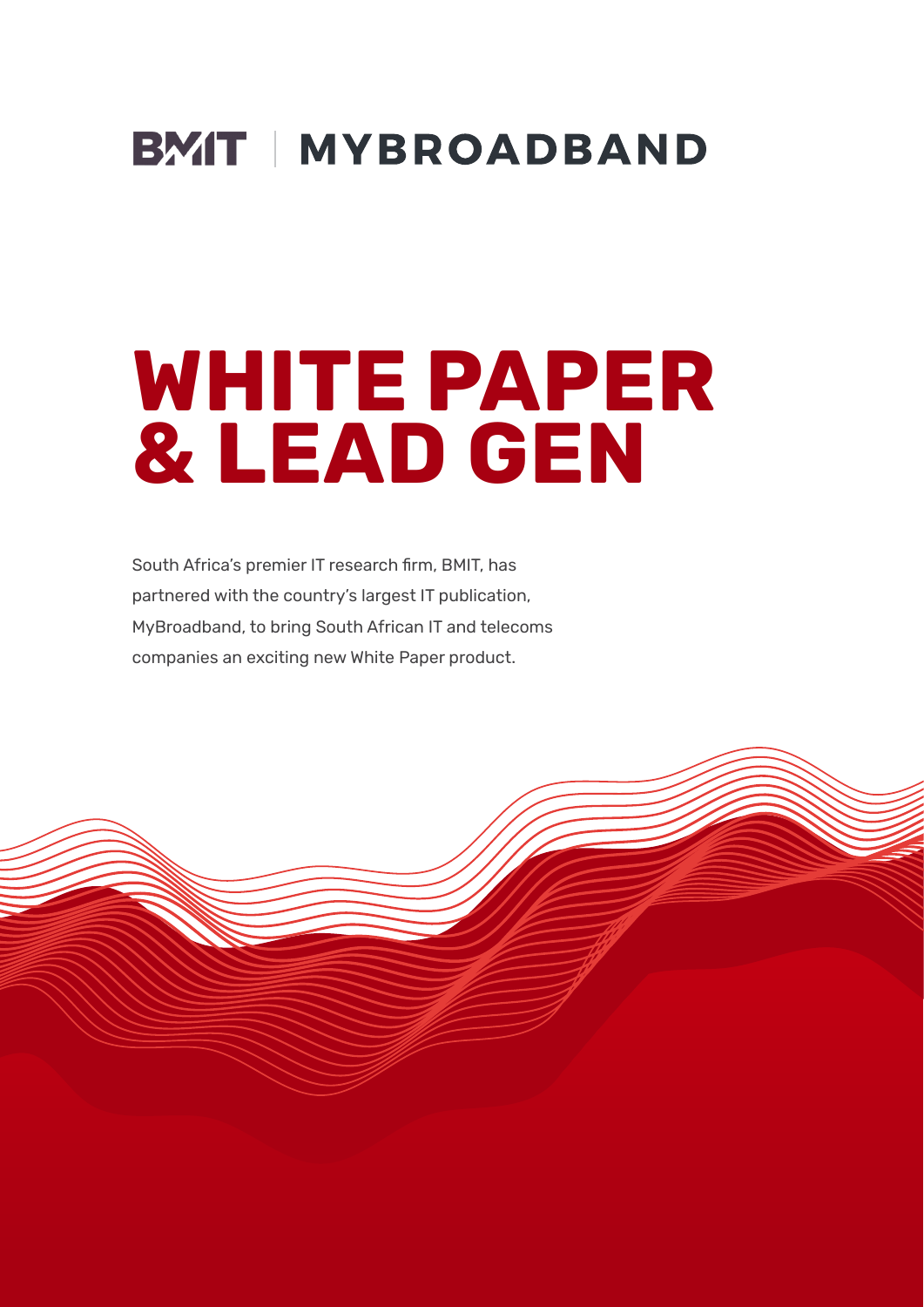South Africa's premier IT research firm, BMIT, has partnered with the country's largest IT publication, MyBroadband, to bring South African IT and telecoms companies an exciting new White Paper product.

This product combines BMIT's exceptional research skills with MyBroadband's unmatched marketing abilities to offer you unmatched value.

The White Paper will position you as a leader in your field and generate qualified leads through our lead capturing platform.

The best part of the service is that we do everything for you – strategy, research, writing and publishing the white paper, promotion and marketing, and lead capturing.



#### **The process**